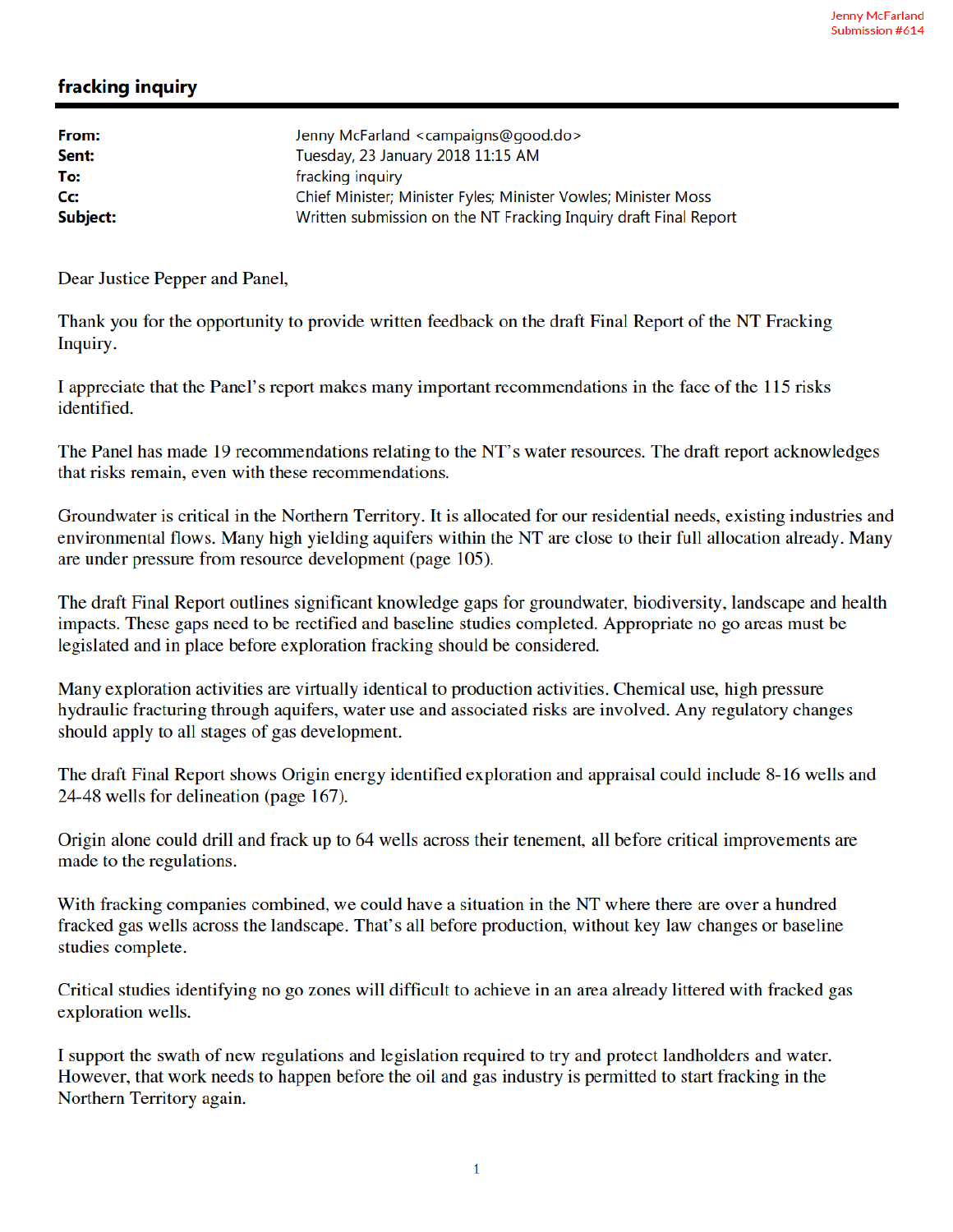The below critical recommendations must be improved and work completed BEFORE EXPLORATION fracking takes place.

Recommendation 5.1 (Enforceable code of practice for abandonment of onshore gas wells)

Recommendation 5.6 (Wastewater management framework)

Recommendation 7.1 (Water Act amended for shale extraction licence and payment for water)

Recommendation 7.4 (Strategic regional environmental and baseline assessment (SREBA), including a regional groundwater model, be developed and undertaken)

Recommendation 8.4 (Fire management plan and 10 year baseline assessment)

Recommendation 9.2 (Code of practice be developed and implemented for monitoring, detection and reporting of methane emissions)

This is particularly important in light of the fugitive emissions from well heads. These are currently not measured.

Recommendation 10.1 (Human Health Risk Assessment prepared and approved)

Recommendation 12.11 (Social impact management plan) This recommendation should also be extended to allow for the legal right to say 'no' to fracking.

Recommendation 14.1 (Design and implement a full cost recovery system for fracking regulation)

Recommendation 14.16 (Legislation to regulate seismic surveys, drilling, hydraulic fracturing, and well abandonment)

Recommendation 14.18 (Fit and proper person test)

Recommendation 15.1 (Strategic regional environmental and baseline assessment (SREBA) undertaken and no go zones implemented)

In the NT there is a saying, "Once you frack you can't go back." Exploration fracking is no different. The studies, legal improvements and no-go zones suggested by the panel are critical. They must be actioned before any further fracking exploration.

Let's not wait until the production phase to put in place critical new regulations and laws. We must avoid delays to the protection of the Northern Territory's water, landscapes and people.

Thank you for considering my feedback on this critical matter for the future of the Northern Territory.

Yours sincerely, Jenny McFarland Sadadeen, Northern Territory, 0870, Australia

This email was sent by Jenny McFarland via Do Gooder, a website that allows<br>people to contact you regarding issues they consider important. In accordance with web protocol FC 3834 we have set the FROM field of this email to our generic no-reply address at campaigns@good.do, however Jenny provided an email address which we included in the REPLY-TO field.